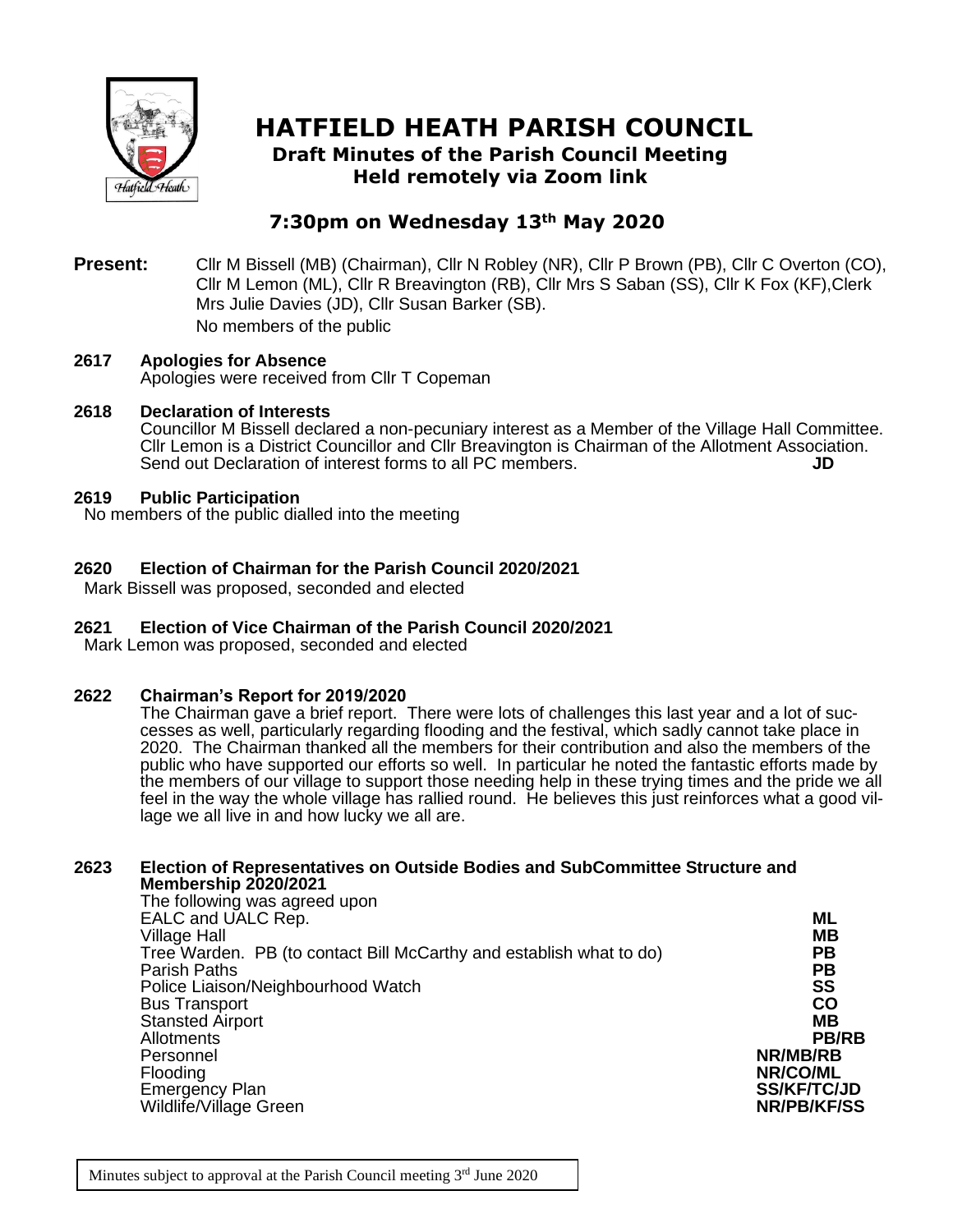#### **2624 Approval of the Accounts for the Financial Year 2019/2020 & Authorisation of Expenditure Items**

Unable to do this presently because of lack of an internal audit (COVID related issue). Agreed to take up Derek Farr's offer to do this for us and present at next meeting. **JD** A list of expenditures was read out and agreed for approval by NR/ML. MB is on the bank's list of approvers finally but there is some confusion at the bank end which is being sorted out over the next week or so about the number of approvers required.

#### **2625 To Approve Minutes of the meeting of 2 nd March 2020**

Agreed and (virtually) signed.

#### **2626 Reports to and from District and County Councillors**

SB described the situation at the County level, where people are doin their best to carry on using 'Teams' rather than Zoom. As many as possible are working from home. Although it does not affect us, country parks are scheduled to re-open on 18th May, but libraries will remain locked down for the foreseeable future. The cost to the council is enormous and revenues under pressure, but fortunately although prepared, it has not had to use emergency facilities for burials etc.and are supporting all those in need fully. It was mentioned that the Traveller 'invasion' on the Heath was the only known case in six weeks. There is a plan for a new secondary school in Dunmow and SB has a limited personal fund for good causes if we would like to make a case. ML described a similar situation at District level with most people working from home. A side effect has actually been that people seem easier to contact!. He publicly thanked all councillors and council workers for keeping things going despite increased pressure. He mentioned that he was funding a new table tennis table for the new club in the Institute from his private fund, but of course this was not functioning right now. He also again mentioned the local plan being withdrawn, with its replacement unlikely to be seen before 2022.

#### **2627 Clerk's Report**

The clerk reported that Enforcement at UDC had been informed about illegal building in Pond Lane and were following up. There is certainly no planning permission. An issue is that Enforcement are not presently doing site visits.

It was also mentioned that the owner of the Pond Lane complex had reduced rents immediately the COVID threat was announced, without being asked which all agreed was a fine thing to do.

# **2628 Planning Matters**

# **a) Applications determined by the Planning Authority;**

**Ref: UTT/20/0409/HHF** - 6 Clipped Hedge Hatfield Heath Bishops Stortford Hertfordshire CM22 7EG

Proposed single storey extension and conversion of garage to living space, installation of french doors. Block paving to part of front garden and erection of fence. **Refused**

#### **a) Planning applications to consider;**

**Ref: UTT/20/1012/LB** - The Paddocks Chelmsford Road Hatfield Heath CM22 7AX Single storey extension to form garden room; addition of open oak-framed porch to south elevation; conversion of existing garage to carer's annexe; conversion of existing C20th outbuilding to garage and internal alterations to main dwelling.

**Ref: UTT/20/1011/HHF -** The Paddocks Chelmsford Road Hatfield Heath CM22 7AX Single storey extension to form garden room; addition of open oak-framed porch to south elevation; conversion of existing garage to carer's annexe; conversion of existing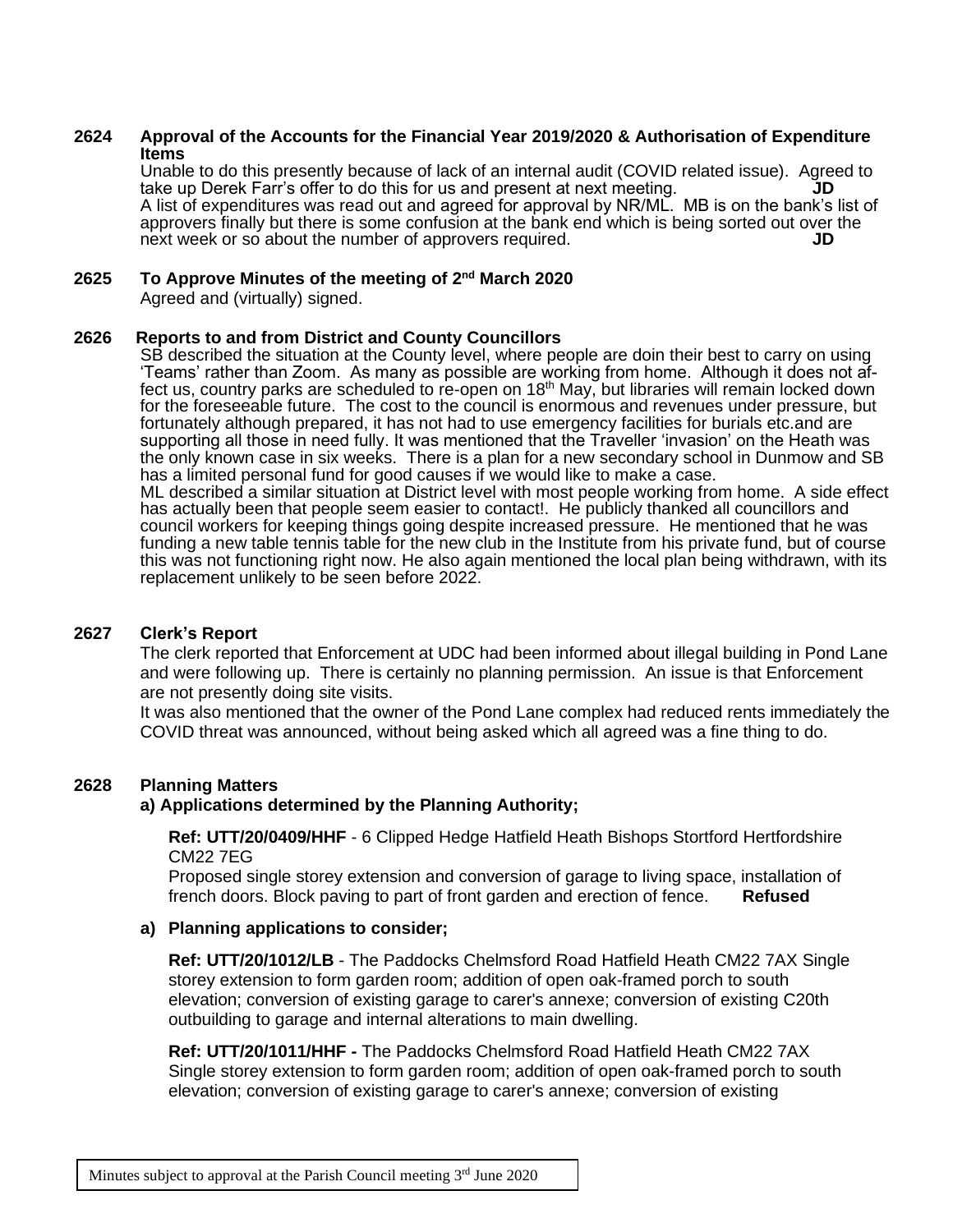outbuilding to garage and internal alterations to main dwelling. **Acceptable to the PC so long as the scheme meets Listed Building guidelines and has LB consent**

**Ref: UTT/20/1006/TPO** - Walsingham Dunmow Road Hatfield Heath CM22 7EE Remove deadwood to 3 no. Oak . **No Issues**

**Ref: UTT/20/0983/DOC** - Foxglove Farm Dunmow Road Hatfield Heath CM22 7BL Application to discharge condition 3 (details of sample materials) attached to UTT/19/1314/FUL (allowed under Appeal APP/C1570/W/19/3243843). **No problem so long as conditions are fully met.**

**Ref: UTT/20/0943/DOC** - Land At Mill House The Heath Hatfield Heath Bishops Stortford CM22 7AB Application to discharge conditions 2 (Roofing Materials), 9 (Ecological mitigation and enhancement measures), 10 (Great Crested Newt Method Statement) and 11 (Biodiversity Enhancement Strategy) of UTT/19/2815/FUL . **No problem so long as conditions are fully met.**

#### **c) Planning enforcement issues (to note only)**

No new issues received

#### **2629 Highways Matters**

The only matter reported was the cabling throughout the village, which all agreed was being done very quickly and efficiently and that the contractors were doing a very good job

#### **2630 Parking Management and maintenance of the Council carparks**

Everything on hold because of the lockdown. Agreed we need to get all of the parking issues and solutions moving again. **NR/ML**

#### **2631 Allotment Report**

Having looked at all the various alternatives the Allotment Association and the ParishCouncil agree that the best plan is to revert back to where we were, with the Association paying dues to the PC. However we both agree that the total sum paid should be ring fenced in the budget for allotment use only and that the Allotment Association should submit costed schemes to access the budget. **All**

#### **2632 Major Flooding on the Stortford Road**

This again is one of the issues that had to be put on hold during lockdown NR and MB believe that considerable progress has been made and look forward to getting things back on track this month. **MB**

As previously reported there are three elements to the issue. The issue at The Paddocks is being monitored by MB who is in touch with the two key people involved and we will test out what the gas board have allegedly done as soon as possible on the cross road pipe. The scheme at The Croft has obviously also been on hold, but the owner is in process of submitting a comprehensive scheme to the County Council.

This is linked to the issue at the top of the road which has an alleged foul water problem. After residents discussed the matter with council engineers on site, they apparently reported these engineers were looking at reinstating the ditch system. This has been reported by NR to SB who is following up with the responsible departments, since it would have a major impact on the overall situation.. **NR**

#### **2633 War Memorial Maintenance**